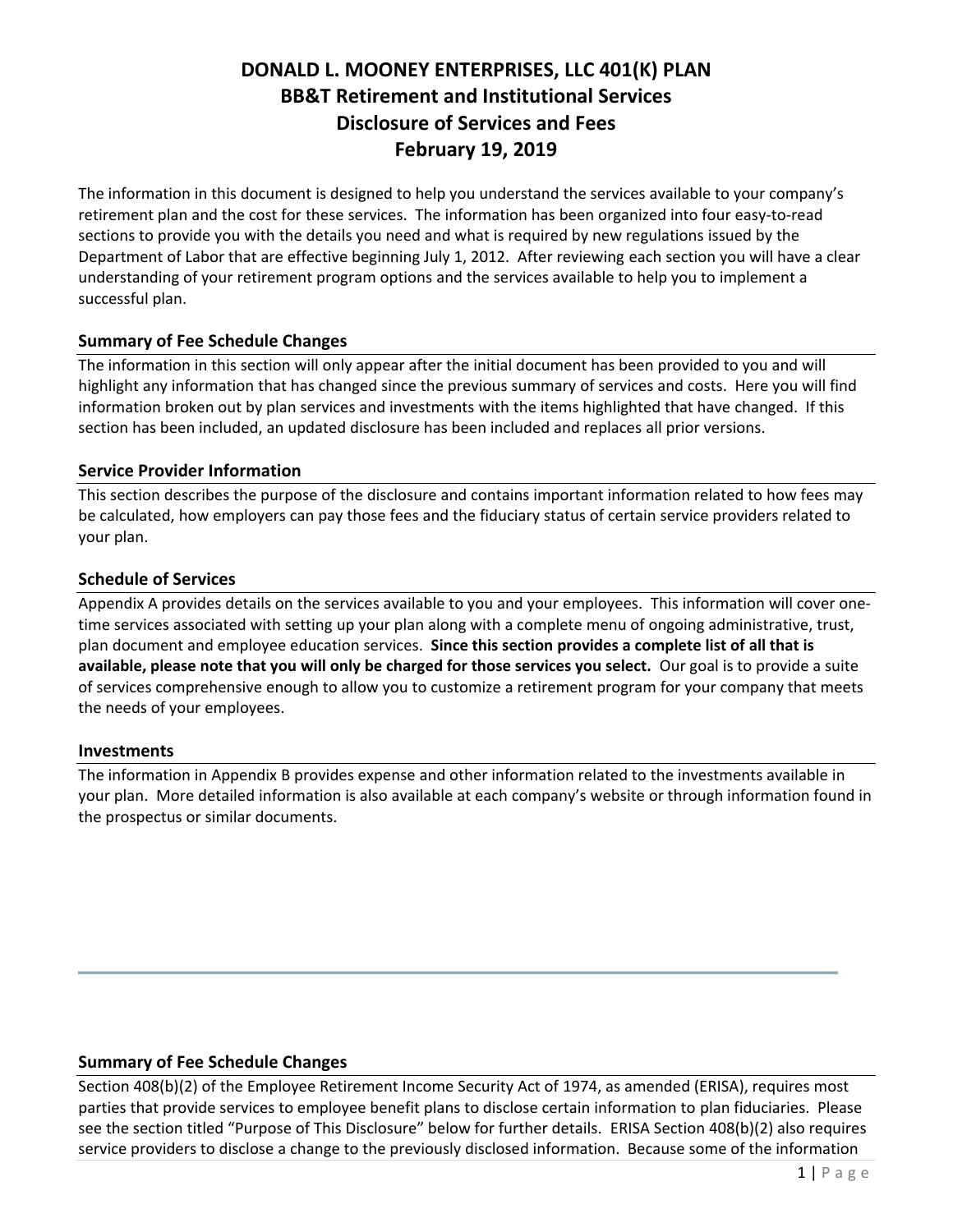previously disclosed has changed, we are providing this document to you with the changes highlighted in this section. Also included is an updated schedule of services and fees for your reference.

#### **Changes to Annual Base and Per Participant Fees**

The following changes have been made to the annual base and per participant fee schedule for your plan. Please refer to Appendix A for complete details of your current schedule.

#### **Prior Annual Base and Per Participant Fee Schedule:**

| <b>Annual Base</b>     | Fee                            |
|------------------------|--------------------------------|
| Base Fee               | \$1,750.00                     |
| <b>Per Participant</b> | <b>Fee</b>                     |
| All Participants       | \$35.00 Per Active Participant |

#### **Current Annual Base and Per Participant Fee Schedule:**

| <b>Annual Base</b>     | Fee                            |
|------------------------|--------------------------------|
| Base Fee               | \$1,250.00                     |
| <b>Per Participant</b> | Fee                            |
| All Participants       | \$25.00 Per Active Participant |

#### **Changes to Plan Investments**

#### **Changes to Current Investments:**

Investment information has changed for the following investment options within your plan. Please refer to Appendix B for complete details on your plan's current investment options.

| <b>Investment Name</b>                    | <b>Ticker or ID</b> | <b>Description</b>         | <b>Prior Value</b> | <b>Current Value</b> |
|-------------------------------------------|---------------------|----------------------------|--------------------|----------------------|
| Columbia Balanced A                       | <b>CBLAX</b>        | <b>Gross Expense Ratio</b> | 0.96%              | 0.95%                |
| Columbia Balanced A                       | <b>CBLAX</b>        |                            | 0.96%              | 0.95%                |
| Columbia Global Energy &<br>Natural Res A | <b>EENAX</b>        | Gross Expense Ratio        | 1.35 %             | 1.32%                |
| Columbia Global Energy &<br>Natural Res A | <b>EENAX</b>        | Net Expense Ratio          | 1.35 %             | 1.32 %               |
| Goldman Sachs Small Cap<br>Value A        | <b>GSSMX</b>        | Net Expense Ratio          | 1.34 %             | 1.33 %               |
| Columbia Contrarian Core A                | <b>LCCAX</b>        | Gross Expense Ratio        | 1.04 %             | 1.02%                |
| Columbia Contrarian Core A                | <b>LCCAX</b>        | Net Expense Ratio          | 1.04 %             | 1.02%                |
| MFS Mid Cap Value R3                      | <b>MVCHX</b>        | <b>Gross Expense Ratio</b> | 1.11%              | 1.08%                |
| MFS Mid Cap Value R3                      | <b>MVCHX</b>        | Net Expense Ratio          | 1.11%              | 1.08%                |
| MFS Mid Cap Growth R3                     | <b>OTCHX</b>        | Gross Expense Ratio        | 1.21%              | 1.13%                |
| MFS Mid Cap Growth R3                     | <b>OTCHX</b>        | Net Expense Ratio          | 1.21%              | 1.13 %               |
| Pioneer Bond A                            | <b>PIOBX</b>        | <b>Gross Expense Ratio</b> | 0.99%              | 0.85%                |

#### **Investment Options Added:**

The following investment options have been added to your plan. Please refer to Appendix B for the complete details on your plan's current investment options.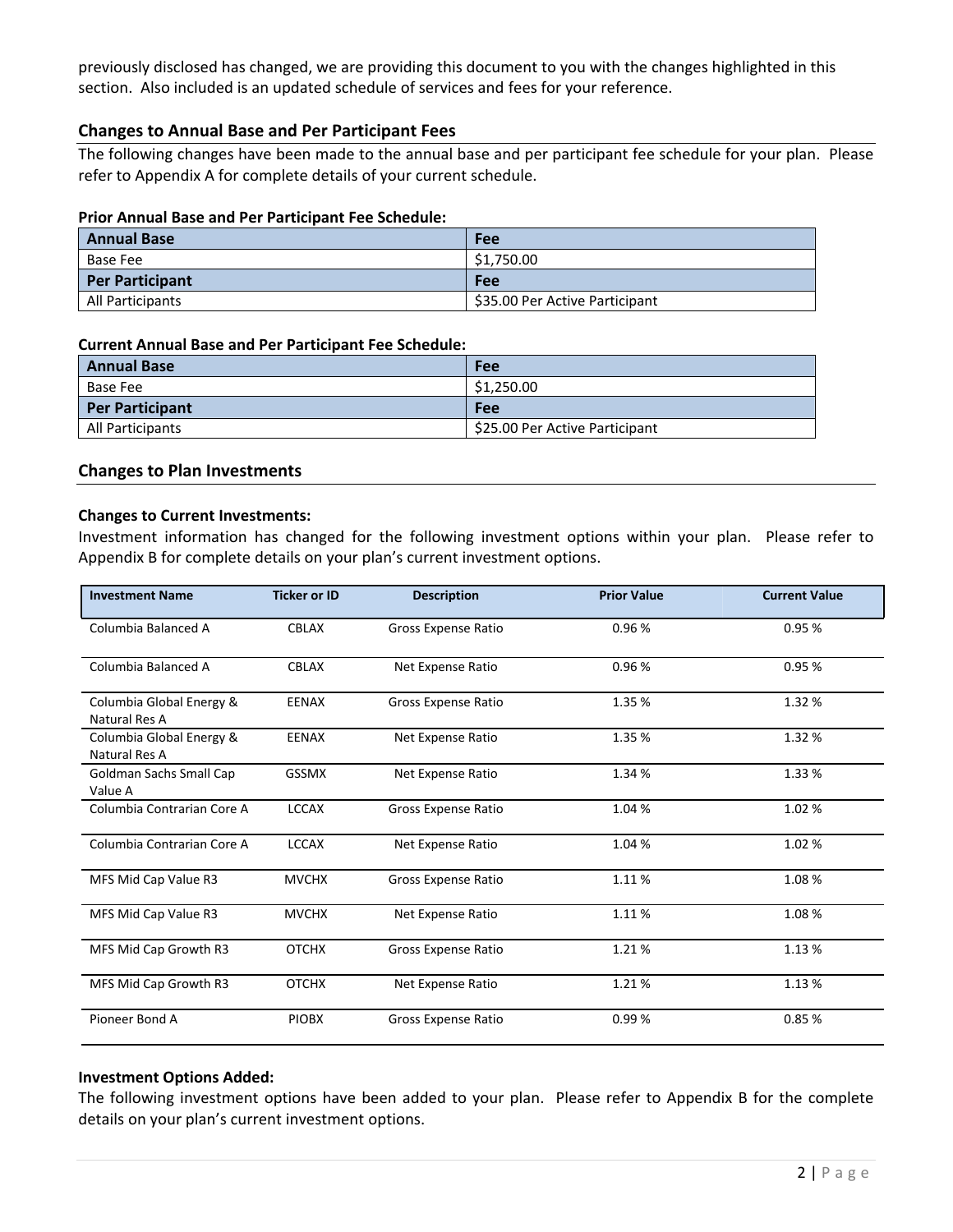| <b>Investment Name</b>                                  | Ticker or ID | Gross<br><b>Expense</b><br><b>Ratio</b> | <b>Net Expense</b><br>Ratio | Sub-<br>Transfer<br>Agency Fee <sup>1</sup> | $12(b)-1$ or<br><b>Solicitation</b><br>Fe <sup>1</sup> | <b>Maximum</b><br><b>Sales</b><br><b>Charge</b> | <b>Deferred</b><br><b>Sales</b><br>Charge |
|---------------------------------------------------------|--------------|-----------------------------------------|-----------------------------|---------------------------------------------|--------------------------------------------------------|-------------------------------------------------|-------------------------------------------|
| Redemption fees or trading restrictions (if applicable) |              |                                         |                             |                                             |                                                        |                                                 |                                           |
| Nationwide Bond Index A                                 | GBIAX        | 0.67%                                   | 0.67%                       | 0.25%                                       | ገ.250%                                                 | N/A                                             | N/A                                       |

#### **Investment Options Removed:**

The following investment options have been removed from your plan. Refer to Appendix B for the full details of the plan's current investment options.

| <b>Investment Name</b>         | <b>Ticker or ID</b> |
|--------------------------------|---------------------|
| Principal Bond Market Index R3 | PBOIX               |

#### **Changes to Administrative Services**

The table below shows changes made to your plan's fees and administrative services, including any new services available for your plan. Please refer to Appendix A for complete details on your plan's administrative services. You will only be charged for the services you use.

| <b>Compliance Services</b>                     | <b>Prior Cost</b>                                     | <b>Current Cost</b>         |
|------------------------------------------------|-------------------------------------------------------|-----------------------------|
| plan<br>Prototype<br>document<br>services:     | \$300 Per Plan Document                               | Service no longer available |
| Amendment - No Signature Required              |                                                       |                             |
| Plan or Service Termination: 1% of plan        | \$3,000 Per Plan                                      | Service no longer available |
| assets capped at fee shown in first three      |                                                       |                             |
| years                                          |                                                       |                             |
| Plan Termination                               | <b>New Service</b>                                    | \$1,500 Per Plan            |
| <b>Service Termination</b>                     | <b>New Service</b>                                    | \$1,200 Per Plan            |
| <b>Trust or Custodial Services</b>             | <b>Prior Cost</b>                                     | <b>Current Cost</b>         |
| Annual Asset Based Fee:<br><b>SO-</b><br>First | 0.50 % Per Average Assets                             | Service no longer available |
| \$250,000                                      |                                                       |                             |
| Annual Asset Based Fee: Next \$250,001 -       | 0.50 % Per Average Assets                             | Service no longer available |
| \$500,000                                      |                                                       |                             |
| Annual Asset Based Fee: Next \$500,001 -       | \$0 Per Average Assets                                | Service no longer available |
| \$1,000,000                                    |                                                       |                             |
| Annual Asset Based Fee: Next \$1,000,000       | \$0 Per Average Assets<br>Service no longer available |                             |
| - up                                           |                                                       |                             |
| <b>Other Plan Services</b>                     | <b>Prior Cost</b>                                     | <b>Current Cost</b>         |
| Investment fiduciary program annual            | 0.06 % Per Average Assets                             | Service no longer available |
| maintenance: The annual fee is 0.05%           |                                                       |                             |
| payable to Mesirow and 0.01% to Service        |                                                       |                             |
| Provider. Mesirow is not affiliated with       |                                                       |                             |
| Service Provider or any of its affiliates.     |                                                       |                             |
| Employee enrollment services - Custom          | <b>New Service</b>                                    | \$450 Per Plan              |
| quote based on travel and time spent           |                                                       |                             |
| onsite; minimum fee of \$450                   |                                                       |                             |
| Administrative<br>fee<br>credit<br>account     | <b>New Service</b>                                    | 5 % Per Amount Collected    |
| administration                                 |                                                       |                             |
| Notice<br>Delivery<br>Investment Change        | <b>New Service</b>                                    | \$2 Per Participant Package |
| Service: \$40 minimum fee per mailing          |                                                       |                             |
| event                                          |                                                       |                             |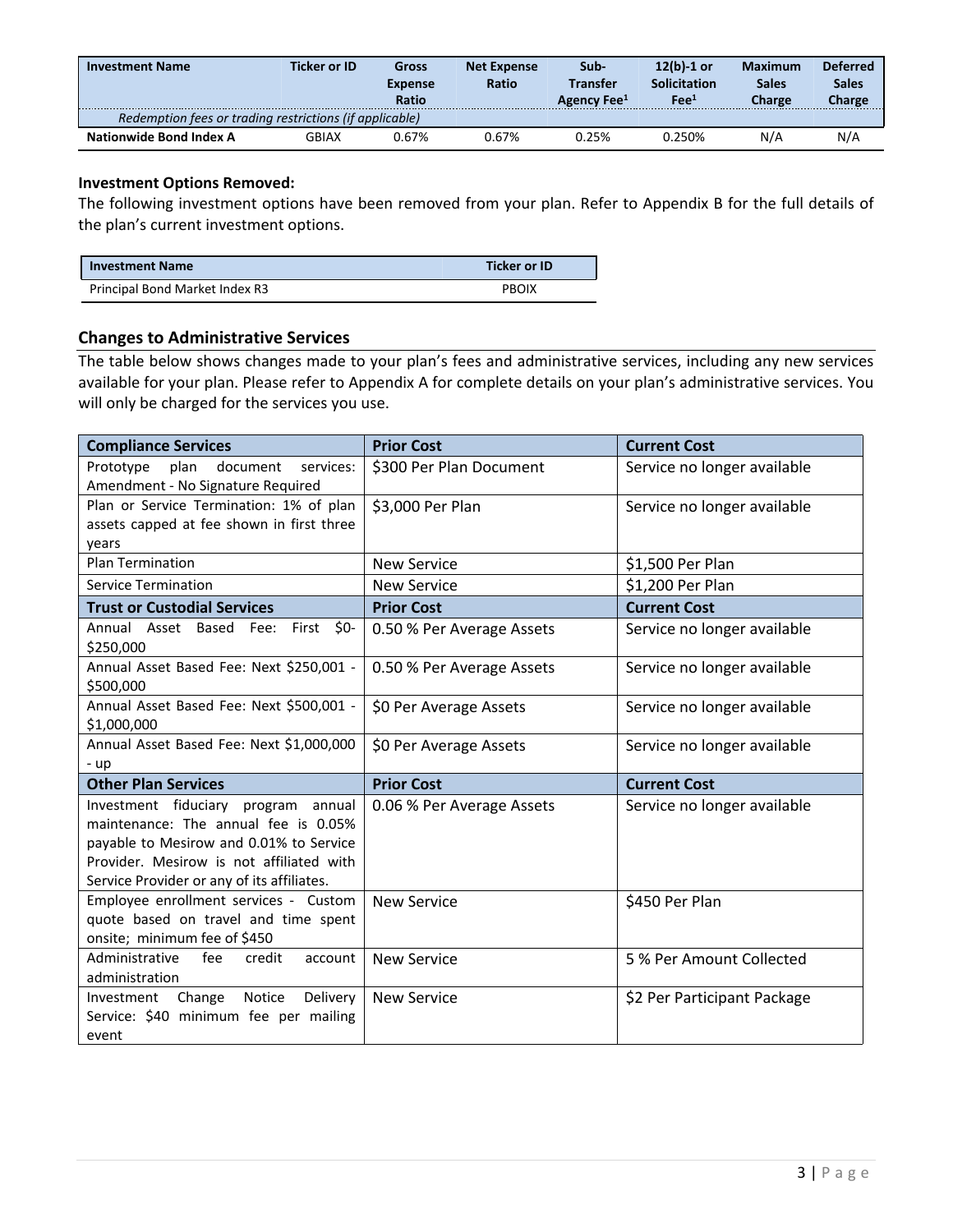# **Purpose of This Disclosure**

Section 408(b)(2) of the Employee Retirement Income Security Act of 1974, as amended (ERISA), requires most parties that provide services to employee benefit plans to disclose certain information to plan fiduciaries. Generally, the service provider must disclose the services that it provides to the plan and the compensation that it expects to receive in connection with those services. Your plan's service provider is providing this disclosure document to you in order to satisfy their obligations under ERISA Section 408(b)(2).

# **Important Information About This Disclosure**

BB&T Retirement and Institutional Services (Service Provider) prepared this disclosure document based on information in its records. Additional information relating to plan recordkeeping and administration services and expenses can be found in your Services Agreement. The Services Agreement is a binding contract, and once executed by the parties it will govern your relationship with Service Provider. The information contained in this document is for services provided by Service Provider, its affiliates and vendors with whom they do business. If you or the plan receive services from or pay compensation to other parties not included in this document, you should request the required disclosures directly from those providers.

# **Services**

The services that the Service Provider provides or expects to provide to your plan are listed on Appendix A in this document. Trustee services if provided to your plan will be provided by BB&T. Custodial services will be provided by Ascensus Trust Company (Ascensus), an Ascensus subsidiary; Ascensus' fees are listed in your custodial agreement with Ascensus.

BB&T, if trustee of your plan, will act as a directed trustee to your plan and in that capacity it is a limited fiduciary. Ascensus, as custodian to your plan, is not a fiduciary to your plan.

# **Compensation**

The compensation Service Provider receives or expects to receive in connection with its services is set forth on Appendix A to this document.

# **Manner of Payment and Calculation of Fees**

At your direction, fees can be paid directly by you, the employer, or by debiting plan assets. It is your responsibility to ensure that it is appropriate to remove fees from plan assets per your plan document and Department of Labor guidelines. In the event of nonpayment of fees to your Service Provider, they reserve the right in the services agreement to instruct the plan's custodian to debit plan assets to pay delinquent fees. In general, fees are calculated in four ways:

- **Asset based:** fees are based on the amount of assets in the plan or the participant's account and generally are expressed as percentages or basis points.
- **Per participant:** fees are based upon the number of eligible employees or actual participants in the plan.
- **Transaction based:** fees are based on the execution of a specific plan service or transaction.
- **Flat rate:** a base fee or fixed charge by hour or by other method that does not vary, regardless of plan size.

Fees may be calculated using one or any combination of these methods. Plan administration related expenses can also be charged as one-time fees or ongoing expenses. Ongoing fees are recurring expenses related to continuing plan operation.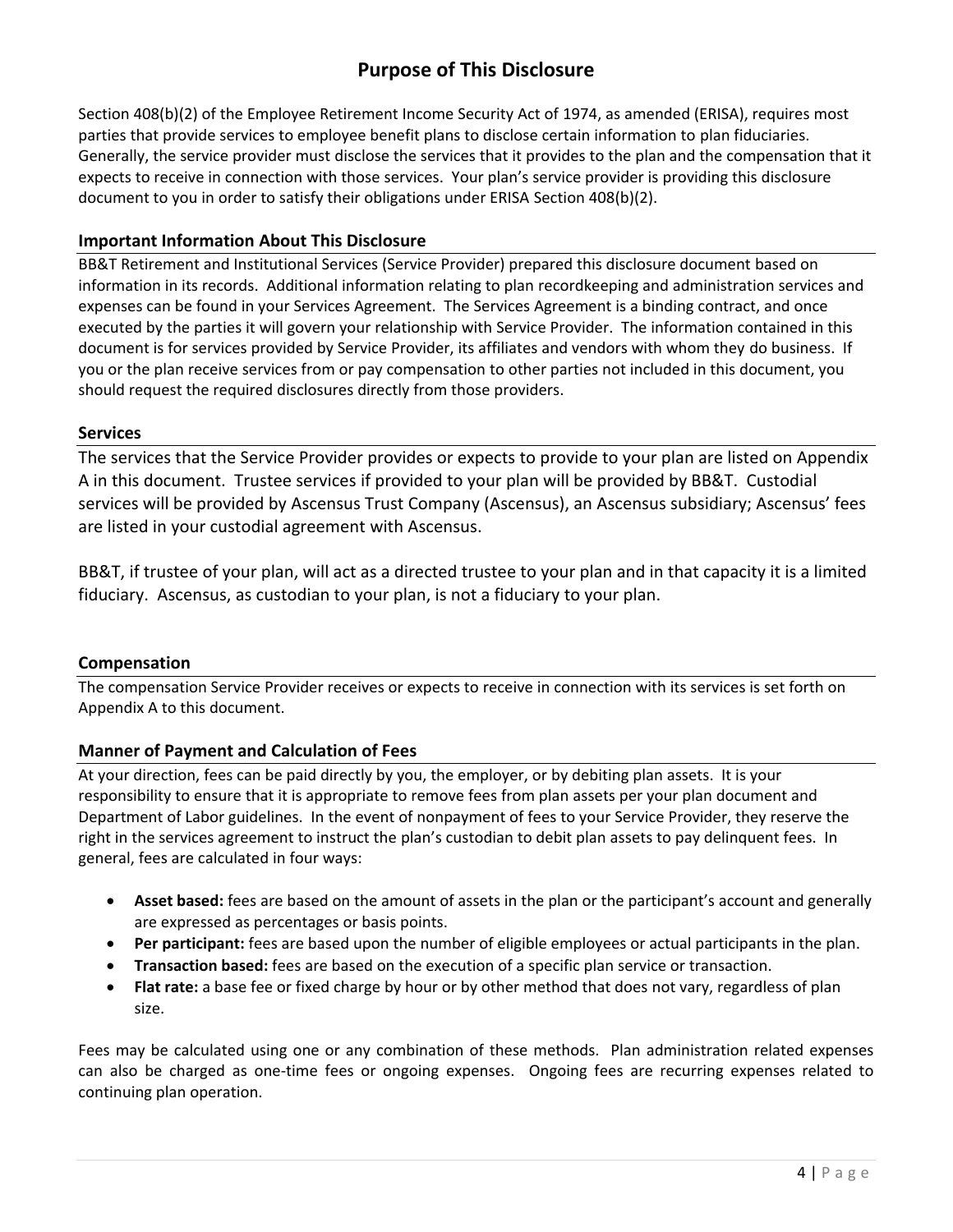# **APPENDIX A – SCHEDULE OF SERVICES**

#### **Ongoing Services and Fees**

These services cover recordkeeping and administration, including (if applicable) updating plan records based on provided values, maintaining automated phone and web account management features for plan sponsors and participants, contribution allocation, loan repayment processing, nondiscrimination testing, trustee or custodial services and preparing appropriate IRS forms. Please refer to the Services Agreement for a complete description of services available to your plan.

#### **Annual Base and Per Participant Fees**

| <b>Annual Base</b>            | Fee                         |
|-------------------------------|-----------------------------|
| Base Fee                      | \$1,250                     |
| <b>Per Active Participant</b> | Fee                         |
| All Participants              | \$25 Per Active Participant |

A participant includes any individual with a balance in the plan including both current and terminated employees and beneficiaries.

#### **Administrative Services and Fees**

This section includes services that can be provided at the employer's request or that may apply based on how the employer operates the plan. These services are designed to provide assistance with ongoing plan management or to enhance the features available to plan participants. Services include compliance services, investment and employee education solutions, supplemental trustee or custodial services and distribution services for participants.

| <b>Compliance Services</b>                         |                                   | Fee                       |  |
|----------------------------------------------------|-----------------------------------|---------------------------|--|
| Prototype plan document services<br>$\bullet$      | Amendment - Signature             | \$300 per Plan Document   |  |
|                                                    | Required                          |                           |  |
|                                                    | Restatement of Plan               | \$750 per Plan Document   |  |
|                                                    | Document                          |                           |  |
| <b>Plan Termination</b>                            |                                   | \$1,500 per Plan          |  |
| <b>Service Termination</b>                         |                                   | \$1,200 per Plan          |  |
| <b>Participant Services</b>                        |                                   | Fee                       |  |
| Loan processing and establishment (one-time fee)   |                                   | \$150 per Loan            |  |
| Distribution processing                            |                                   | \$50 per Distribution     |  |
| Corrective Distribution                            | \$100 per Corrective Distribution |                           |  |
| Self directed brokerage account annual maintenance | \$50 per Participant              |                           |  |
| Participant Managed Account Service                | 0.35 % of Average Assets          |                           |  |
| <b>Trust or Custodial Services</b>                 |                                   | <b>Fee</b>                |  |
| Outgoing wire transfer/reject/reissue/UPS delivery |                                   | \$30 per Wire             |  |
| Check Stop Payment/Re-issue                        |                                   | \$35 per Check            |  |
| Copy of Distribution Confirmation                  |                                   | \$10 per Confirmation     |  |
| <b>Other Plan Services</b>                         |                                   | Fee                       |  |
| Volume submitter plan document<br>$\bullet$        | One Time Preparation              | \$1,500 per Plan Document |  |
| services                                           | <b>Annual Maintenance</b>         | \$350 per Plan Document   |  |
|                                                    | Amendment - Signature<br>Required | \$500 per Amendment       |  |
|                                                    |                                   |                           |  |
|                                                    | Document Customization            | \$325 per Hour            |  |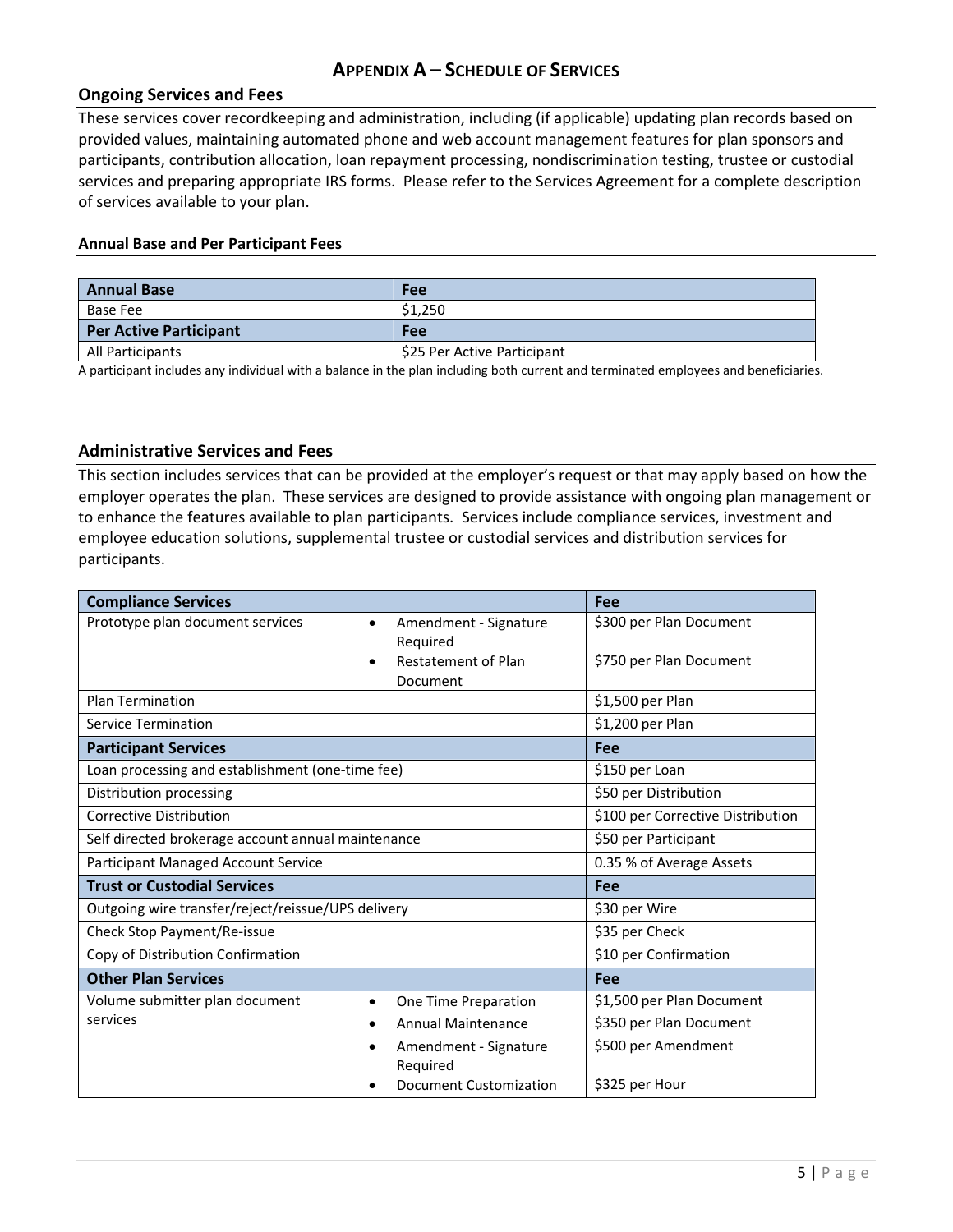| ERISA support and specialized                                        | <b>Plan Corrections</b>  | \$250 per Hour              |
|----------------------------------------------------------------------|--------------------------|-----------------------------|
| services                                                             | Correcting of Failure to | \$900 per Plan Document     |
|                                                                      | properly amend a plan    |                             |
|                                                                      | document                 |                             |
| Employee enrollment services - Custom quote based on travel and time |                          | \$450 per Plan              |
| spent onsite; minimum fee of \$450                                   |                          |                             |
| Administrative fee credit account administration                     |                          | 5 % of Amount Collected     |
| Processing of hardcopy contribution data annual maintenance          |                          | \$1,000 per Plan            |
| Payroll funding through check or wire annual maintenance             |                          | \$300 per Plan              |
| QDRO Set Up                                                          |                          | \$300 per QDRO              |
| Age weighted or new comparability                                    | Minimum fee              | \$500 per Plan              |
| contribution calculation with cross-                                 |                          |                             |
| testing assuming 2 rate groups                                       |                          |                             |
| <b>Extraordinary Administrative Services</b>                         |                          | \$150 per Hour              |
| Self-directed brokerage TD Ameritrade                                |                          | \$100 per Month             |
| Plan Design Studies                                                  |                          | \$500 per Plan              |
| Participant locator services                                         |                          | \$7 per Participant Located |
| <b>Fulfillment Services</b>                                          |                          | <b>Custom Quote</b>         |
| <b>OnSite Post Conversion Enrollment Meetings</b>                    |                          | \$750 per Day               |
| <b>Notice Delivery Service</b>                                       | \$75 minimum fee per     | \$4 per Participant Package |
|                                                                      | mailing event            |                             |
| Hardship distribution approval review service                        |                          | \$100 per Event             |
| <b>Employer Calculations</b>                                         |                          | \$500 per Plan              |
| <b>Investment Change Notice Delivery</b>                             | \$40 minimum fee per     | \$2 per Participant Package |
| Service                                                              | mailing event            |                             |

Notes:

- Targeted employee communications are personalized communications designed to educate and motivate employees on ways to improve their saving for retirement. Current postage rates will apply to each targeted employee communication mailed.
- Brokerage services are offered through TD Ameritrade. The annual self directed brokerage fee is paid by the participant to TD Ameritrade. TD Ameritrade is not affiliated with Service Provider or any of its affiliates.
- Please refer to your Services Agreement for Plan or Service Termination fees.
- Asset Based Fee Asset Based Fees are based on total plan assets. A minimum asset based fee may be applicable for your plan. Please refer to your recordkeeping service agreement for additional details.
- For certain distributions, e.g., permissible withdrawals, the standard distribution fee will be waived and only a \$15.00 check fee will apply.
- Administrative fee credit account (AFCA) administration covers the services related to the collection of 12b-1 fees, commissions, subtransfer agency fees and other fees from plan investments and crediting them to a plan-level account. At the plan sponsor's direction, this money can be used to pay plan recordkeeping and administration fees. Excess money can be used to pay other plan-related expenses as described in the Services Agreement.
- For exchange traded funds (ETFs), trading commissions (estimated at \$0.015 per share) and securities transaction fees on the sales of ETF shares are factored into the average share price, if applicable. For more information on the securities transaction fees, please visit http://www.sec.gov/divisions/marketreg/sec31info.htm.
- Recordkeeping Fee: BB&T may charge from 0.30% (30 basis points) to 1.35% (135 basis points) of the net asset value of shares invested in the investment option. BB&T will debit this fee from the account of participants invested in the investment option to the extent not paid by the Employer or with forfeitures. See BB&T Recordkeeping Services Agreement for exact fee. A \$5,000 minimum annual fee applies.
- Investment Advisory Services Fee: BB&T may charge from 0.08% (8 basis points) to 0.25% (25 basis points) of the net asset value of shares invested in the investment option. BB&T will debit this fee from the account of participants invested in the investment option to the extent not paid by the Employer or with forfeitures. See BB&T Institutional Investment Adviser Agreement for exact BB&T Institutional Investment Advisory Services Fee.

# **Compensation Received From Parties Other Than The Employer or The Plan (Indirect Compensation)**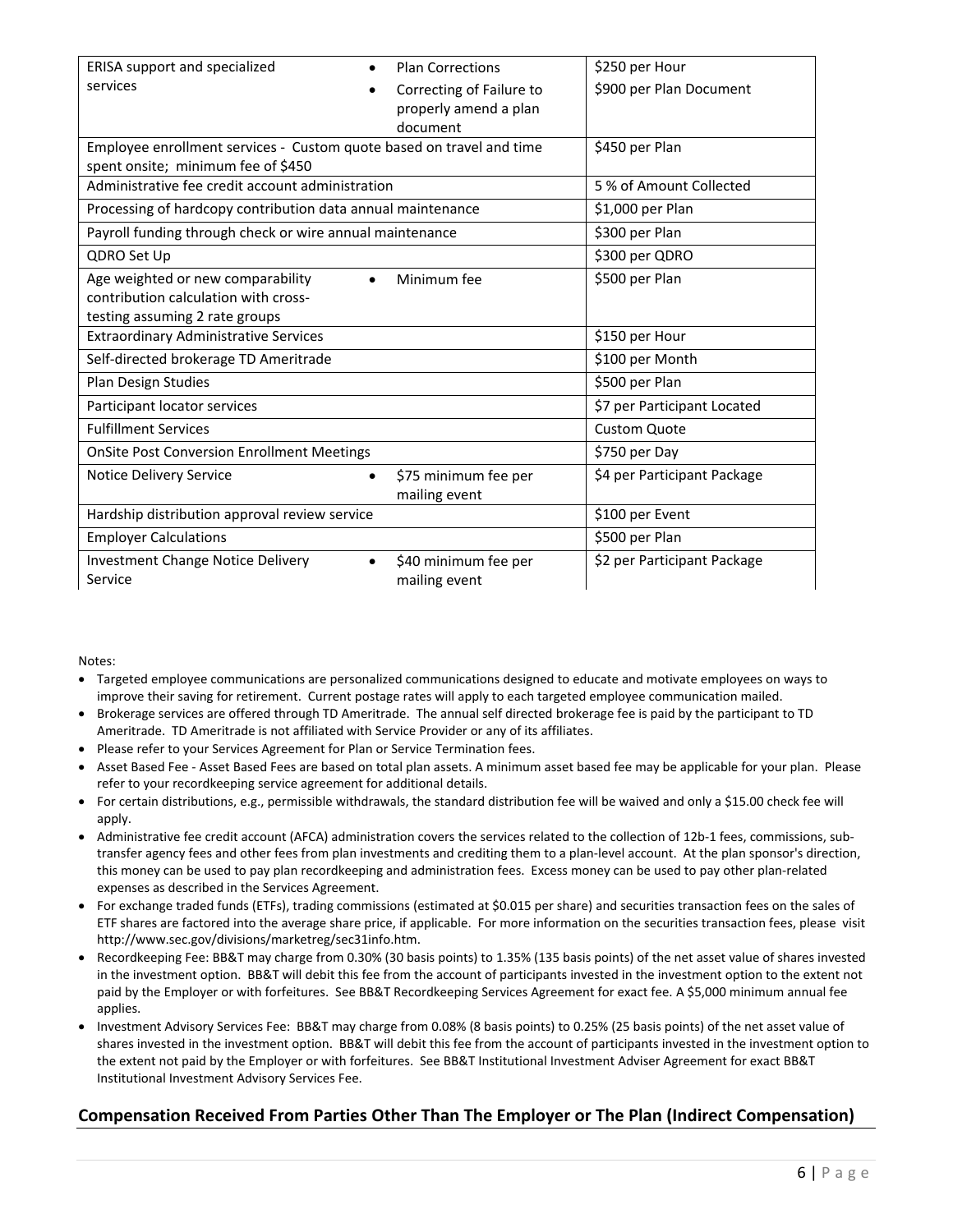# **Float**

As part of the compensation it receives for custodial services provided to the Plan, Ascensus Trust Company retains any interest earned on the amounts in its disbursement account until checks are presented for payment, and interest earned in its contribution account until the amounts are invested. This interest is commonly known as "float" and is paid by the bank at which Ascensus maintains such accounts and/or the investments in which Ascensus invests in such accounts. These accounts generally earn interest at a rate between the money market rate and that of U.S. Treasury Notes, although the rate payable with respect to the Plan may differ from time to time.

#### **Ascensus Auto-IRA Rollover Program:**

Ascensus Trust Company, an Ascensus subsidiary, offers voluntary and automatic rollover services to facilitate the transfer of Plan participant assets to individual retirement accounts ("IRAs"). The default IRA investment for the Plan participant assets is the Banc of CA Master Deposit Account. Ascensus receives compensation for services that Ascensus provides related to this investment. These services include IRA recordkeeping, Web/IVR and call center servicing, distribution and tax reporting services, IRS Form 5498, 1099R and Statement of Fair Market Value calculation and fulfillment, and missing participant locator services. The compensation Ascensus receives is sometimes referred to as sub-transfer agency fees, shareholder service fees, revenue sharing, or other terms. The rate of compensation paid to Ascensus is 0.25% (25 basis points) of average daily net asset value of shares invested in the Bancorp Bank Participant Protection Account.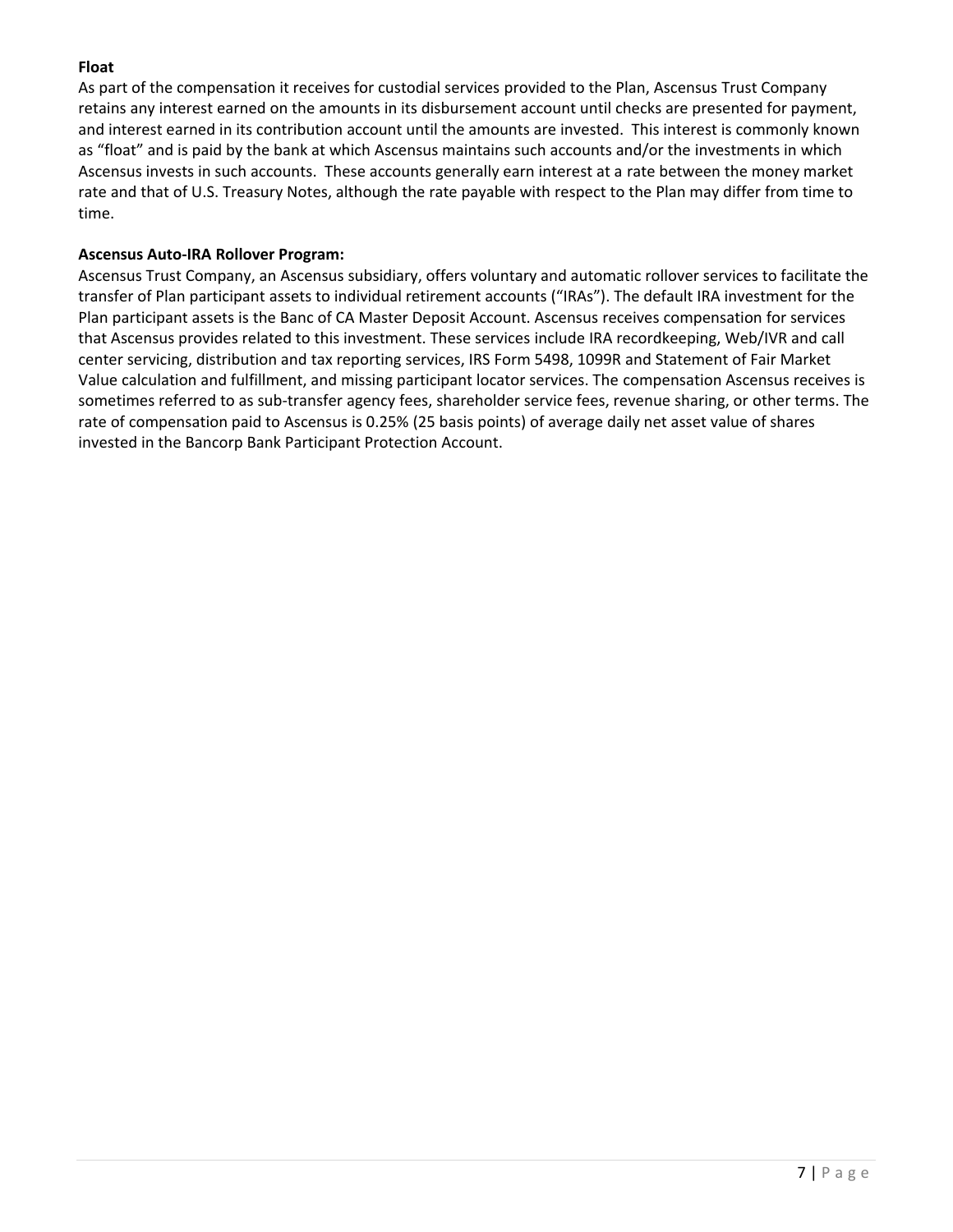# **APPENDIX B – INVESTMENTS**

As required by ERISA, this document includes information regarding plan investments. The investments listed below are those that you have informed Service Provider are designated plan investments. Except for the subtransfer agency fee information below, Service Provider has obtained the information in this Appendix B from third-party sources. Service Provider believes that this third-party information is reliable, but cannot guarantee the accuracy or completeness of such information. Additional investment information may be obtained from the investment prospectus, annuity contract or other similar documents provided by the investment provider.

| <b>Investment Name</b>                                                                                                                                       | <b>Ticker</b>  | <b>Gross</b>   | <b>Net</b>     | Sub-              | $12(b)-1$ or        | <b>Maximum</b> | <b>Deferred</b> |  |  |
|--------------------------------------------------------------------------------------------------------------------------------------------------------------|----------------|----------------|----------------|-------------------|---------------------|----------------|-----------------|--|--|
|                                                                                                                                                              | or             | <b>Expense</b> | <b>Expense</b> | <b>Transfer</b>   | <b>Solicitation</b> | <b>Sales</b>   | <b>Sales</b>    |  |  |
|                                                                                                                                                              | <b>Fund ID</b> | <b>Ratio</b>   | Ratio          | <b>Agency Fee</b> | Fee                 | Charge         | Charge*         |  |  |
| Redemption fees or trading restrictions (if applicable)<br>(CL) JPMorgan                                                                                     | <b>JAKAX</b>   | 1.76%          | 0.88%          | 0.25%             | 0.250%              | N/A            | N/A             |  |  |
| <b>SmartRetirement 2060 A</b>                                                                                                                                |                |                |                |                   |                     |                |                 |  |  |
| Trading Restrictions: Holding period of 30 day(s) enforced on transfer IN transactions after 1 Transfer Out of \$5,000.00 or more within a                   |                |                |                |                   |                     |                |                 |  |  |
| period of 30 day(s).                                                                                                                                         |                |                |                |                   |                     |                |                 |  |  |
| Alger Spectra A                                                                                                                                              | <b>SPECX</b>   | 1.28%          | 1.28%          | 0.25%             | 0.250%              | N/A            | N/A             |  |  |
| <b>American Century Real Estate A</b>                                                                                                                        | AREEX          | 1.40%          | 1.40%          | 0.25%             | 0.250%              | N/A            | N/A             |  |  |
| <b>BB&amp;T Insured Deposit Program</b>                                                                                                                      | <b>BBTIDP</b>  | N/A            | N/A            | N/A               | N/A                 | N/A            | N/A             |  |  |
| <b>Columbia Balanced A</b>                                                                                                                                   | <b>CBLAX</b>   | 0.95%          | 0.95%          | 0.25%             | 0.250%              | N/A            | N/A             |  |  |
| Trading Restrictions: Holding period of 90 day(s) enforced on transfer IN transactions after 2 Round Trip of \$0.01 or more within a period                  |                |                |                |                   |                     |                |                 |  |  |
| of 28 day(s).<br><b>Columbia Contrarian Core A</b>                                                                                                           | <b>LCCAX</b>   | 1.02%          | 1.02%          | 0.25%             | 0.250%              | N/A            | N/A             |  |  |
| Trading Restrictions: Holding period of 90 day(s) enforced on transfer IN transactions after 2 Round Trip of \$0.01 or more within a period                  |                |                |                |                   |                     |                |                 |  |  |
| of 28 day(s).                                                                                                                                                |                |                |                |                   |                     |                |                 |  |  |
| <b>Columbia Global Energy &amp;</b>                                                                                                                          | <b>EENAX</b>   | 1.32%          | 1.32%          | 0.25%             | 0.250%              | N/A            | N/A             |  |  |
| <b>Natural Res A</b>                                                                                                                                         |                |                |                |                   |                     |                |                 |  |  |
| Trading Restrictions: Holding period of 90 day(s) enforced on transfer IN transactions after 2 Round Trip of \$0.01 or more within a period<br>of 28 day(s). |                |                |                |                   |                     |                |                 |  |  |
| <b>Delaware Emerging Markets A</b>                                                                                                                           | <b>DEMAX</b>   | 1.66%          | 1.66%          | 0.25%             | 0.250%              | N/A            | N/A             |  |  |
| <b>Eaton Vance High Income</b>                                                                                                                               | <b>ETHIX</b>   | 0.87%          | 0.87%          | 0.25%             | 0.250%              | N/A            | N/A             |  |  |
| <b>Opportunities A</b>                                                                                                                                       |                |                |                |                   |                     |                |                 |  |  |
| <b>Federated MDT Small Cap</b>                                                                                                                               | QASGX          | 1.47%          | 1.14%          | 0.25%             | N/A                 | N/A            | N/A             |  |  |
| <b>Growth A</b><br><b>Goldman Sachs Small Cap</b>                                                                                                            | <b>GSSMX</b>   | 1.36%          | 1.33%          | 0.25%             | 0.250%              | N/A            | N/A             |  |  |
| Value A                                                                                                                                                      |                |                |                |                   |                     |                |                 |  |  |
| Trading Restrictions: Holding period of 365 day(s) enforced on transfer IN transactions after 2 Round Trip of \$0.01 or more within a period                 |                |                |                |                   |                     |                |                 |  |  |
| of 90 day(s).                                                                                                                                                |                |                |                |                   |                     |                |                 |  |  |
| <b>Hartford International</b>                                                                                                                                | <b>IHOSX</b>   | 1.13%          | 1.13%          | 0.25%             | 0.250%              | N/A            | N/A             |  |  |
| <b>Opportunities R4</b>                                                                                                                                      |                |                |                |                   |                     |                |                 |  |  |
| <b>JPMorgan Equity Income A</b>                                                                                                                              | <b>OIEIX</b>   | 1.01%          | 1.01%          | 0.25%             | 0.250%              | N/A            | N/A             |  |  |
| Trading Restrictions: Holding period of 30 day(s) enforced on transfer IN transactions after 1 Transfer Out of \$5,000.00 or more within a                   |                |                |                |                   |                     |                |                 |  |  |
| period of 1 day(s).                                                                                                                                          |                |                |                |                   |                     |                |                 |  |  |
| <b>JPMorgan SmartRetirement</b><br>2020 A                                                                                                                    | <b>JTTAX</b>   | 0.98%          | 0.81%          | 0.25%             | 0.250%              | N/A            | N/A             |  |  |
| Trading Restrictions: Holding period of 30 day(s) enforced on transfer IN transactions after 1 Transfer Out of \$5,000.00 or more within a                   |                |                |                |                   |                     |                |                 |  |  |
| period of 1 day(s).                                                                                                                                          |                |                |                |                   |                     |                |                 |  |  |
| <b>JPMorgan SmartRetirement</b>                                                                                                                              | <b>JNSAX</b>   | 0.99%          | 0.85%          | 0.25%             | 0.250%              | N/A            | N/A             |  |  |
| 2025 A                                                                                                                                                       |                |                |                |                   |                     |                |                 |  |  |
| Trading Restrictions: Holding period of 30 day(s) enforced on transfer IN transactions after 1 Transfer Out of \$5,000.00 or more within a                   |                |                |                |                   |                     |                |                 |  |  |
| period of 1 day(s).                                                                                                                                          |                |                |                |                   |                     |                |                 |  |  |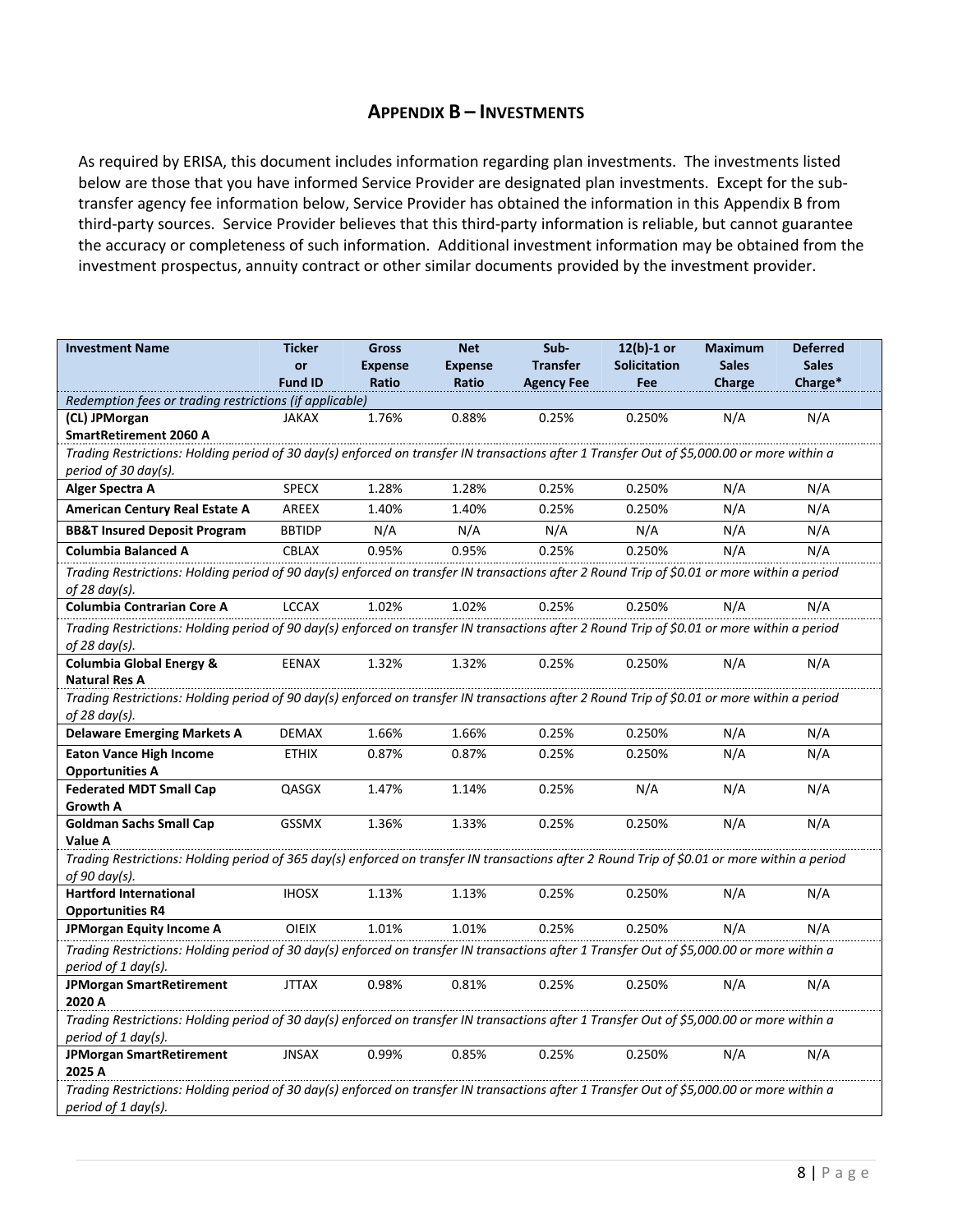| <b>JPMorgan SmartRetirement</b>                                                                                                                                     | <b>JSMAX</b> | 1%    | 0.86% | 0.25% | 0.250% | N/A | N/A |
|---------------------------------------------------------------------------------------------------------------------------------------------------------------------|--------------|-------|-------|-------|--------|-----|-----|
| 2030 A                                                                                                                                                              |              |       |       |       |        |     |     |
| Trading Restrictions: Holding period of 30 day(s) enforced on transfer IN transactions after 1 Transfer Out of \$5,000.00 or more within a                          |              |       |       |       |        |     |     |
| period of 1 day(s).                                                                                                                                                 |              |       |       |       |        |     |     |
| <b>JPMorgan SmartRetirement</b>                                                                                                                                     | SRJAX        | 1.01% | 0.87% | 0.25% | 0.250% | N/A | N/A |
| 2035 A                                                                                                                                                              |              |       |       |       |        |     |     |
| Trading Restrictions: Holding period of 30 day(s) enforced on transfer IN transactions after 1 Transfer Out of \$5,000.00 or more within a                          |              |       |       |       |        |     |     |
| period of 1 day(s).                                                                                                                                                 |              |       |       |       |        |     |     |
| <b>JPMorgan SmartRetirement</b>                                                                                                                                     | <b>SMTAX</b> | 1.02% | 0.88% | 0.25% | 0.250% | N/A | N/A |
| 2040 A                                                                                                                                                              |              |       |       |       |        |     |     |
| Trading Restrictions: Holding period of 30 day(s) enforced on transfer IN transactions after 1 Transfer Out of \$5,000.00 or more within a                          |              |       |       |       |        |     |     |
| period of 1 day(s).                                                                                                                                                 |              |       |       |       |        |     |     |
| <b>JPMorgan SmartRetirement</b>                                                                                                                                     | <b>JSAAX</b> | 1.03% | 0.89% | 0.25% | 0.250% | N/A | N/A |
| 2045 A<br>Trading Restrictions: Holding period of 30 day(s) enforced on transfer IN transactions after 1 Transfer Out of \$5,000.00 or more within a                |              |       |       |       |        |     |     |
| period of 1 day(s).                                                                                                                                                 |              |       |       |       |        |     |     |
| <b>JPMorgan SmartRetirement</b>                                                                                                                                     | <b>JTSAX</b> | 1.03% | 0.88% | 0.25% | 0.250% | N/A | N/A |
| 2050 A                                                                                                                                                              |              |       |       |       |        |     |     |
| Trading Restrictions: Holding period of 30 day(s) enforced on transfer IN transactions after 1 Transfer Out of \$5,000.00 or more within a                          |              |       |       |       |        |     |     |
| period of 1 day(s).                                                                                                                                                 |              |       |       |       |        |     |     |
| <b>JPMorgan SmartRetirement</b>                                                                                                                                     | <b>JFFAX</b> | 1.05% | 0.88% | 0.25% | 0.250% | N/A | N/A |
| 2055 A                                                                                                                                                              |              |       |       |       |        |     |     |
| Trading Restrictions: Holding period of 30 day(s) enforced on transfer IN transactions after 1 Transfer Out of \$5,000.00 or more within a                          |              |       |       |       |        |     |     |
| period of 1 day(s).                                                                                                                                                 |              |       |       |       |        |     |     |
| <b>JPMorgan SmartRetirement</b>                                                                                                                                     | <b>JSRAX</b> | 0.97% | 0.73% | 0.25% | 0.250% | N/A | N/A |
| <b>Income A</b>                                                                                                                                                     |              |       |       |       |        |     |     |
| Trading Restrictions: Holding period of 30 day(s) enforced on transfer IN transactions after 1 Transfer Out of \$5,000.00 or more within a                          |              |       |       |       |        |     |     |
| period of 1 day(s).                                                                                                                                                 |              |       |       |       |        |     |     |
| <b>MFS Mid Cap Growth R3</b>                                                                                                                                        | <b>OTCHX</b> | 1.13% | 1.13% | 0.25% | 0.250% | N/A | N/A |
| Trading Restrictions: Holding period of 90 day(s) enforced on transfer IN transactions after 2 Transfer Out of \$15,000.00 or more within a<br>period of 90 day(s). |              |       |       |       |        |     |     |
| MFS Mid Cap Value R3                                                                                                                                                | <b>MVCHX</b> | 1.08% | 1.08% | 0.25% | 0.250% | N/A | N/A |
| Trading Restrictions: Holding period of 90 day(s) enforced on transfer IN transactions after 2 Transfer Out of \$15,000.00 or more within a                         |              |       |       |       |        |     |     |
| period of 90 day(s).                                                                                                                                                |              |       |       |       |        |     |     |
| <b>Nationwide Bond Index A</b>                                                                                                                                      | <b>GBIAX</b> | 0.67% | 0.67% | 0.25% | 0.250% | N/A | N/A |
| <b>Nationwide Inflation-Protected</b>                                                                                                                               | <b>NIFAX</b> | 0.76% | 0.58% | 0.25% | 0.250% | N/A | N/A |
| Secs A                                                                                                                                                              |              |       |       |       |        |     |     |
| Nationwide International Index                                                                                                                                      | GIIAX        | 0.71% | 0.71% | 0.25% | 0.250% | N/A | N/A |
| Α                                                                                                                                                                   |              |       |       |       |        |     |     |
| Nationwide S&P 500 Index A                                                                                                                                          | <b>GRMAX</b> | 0.59% | 0.59% | 0.25% | 0.250% | N/A | N/A |
| Nationwide Small Cap Index A                                                                                                                                        | <b>GMRAX</b> | 0.69% | 0.67% | 0.25% | 0.250% | N/A | N/A |
| Nuveen Small Cap Value Fund                                                                                                                                         | <b>FSCAX</b> | 1.26% | 1.20% | 0.25% | 0.250% | N/A | N/A |
| Α                                                                                                                                                                   |              |       |       |       |        |     |     |
| Trading Restrictions: Holding period of 999 day(s) enforced on transfer IN transactions after 2 Round Trip of \$0.01 or more within a period                        |              |       |       |       |        |     |     |
| of 60 day(s).                                                                                                                                                       |              |       |       |       |        |     |     |
| <b>Pioneer Bond A</b>                                                                                                                                               | <b>PIOBX</b> | 0.85% | 0.85% | 0.25% | 0.250% | N/A | N/A |
| Trading Restrictions: Holding period of 30 day(s) enforced on transfer IN transactions after 1 Transfer Out of \$5,000.00 or more within a                          |              |       |       |       |        |     |     |
| period of 30 day(s).                                                                                                                                                |              |       |       |       |        |     |     |

Notes:

- Sub transfer agency and 12b-1 or solicitation fees This fee along with any 12b-1 fees shown are included in the investment's annual operating expense (gross and net expense ratio above) and does not increase the cost of the investment. Sub-transfer agency fees (which may be called shareholder service fees, revenue sharing or other terms) are paid by the investment to Service Provider for services that Service Provider provides to the investment, including processing the purchase and redemption of shares and participantlevel recordkeeping. This compensation is payable to recognize the reduction in cost to the investments for work performed by Service Provider. The compensation paid by the investment is based on either a percentage of the average net asset value of shares invested in the investment, or a fee per each participant account that invests in the investment, as listed above. A personal and account maintenance fee and a shareholder administration service fee may be paid by the investment to the authorized institution for services that the institution provides to the investment, see the plan prospectus and Statement of Additional Information for additional details.
- Unitized Stock Funds: For plans offering this as a plan investment, unitized stock funds combine the purchase of shares of stock with a small cash position (usually 5% or less) to make offering company stock as an investment option in retirement plans more practical. The cash position allows for a more efficient way to manage purchase into and redemptions out of the fund while reducing the need to sell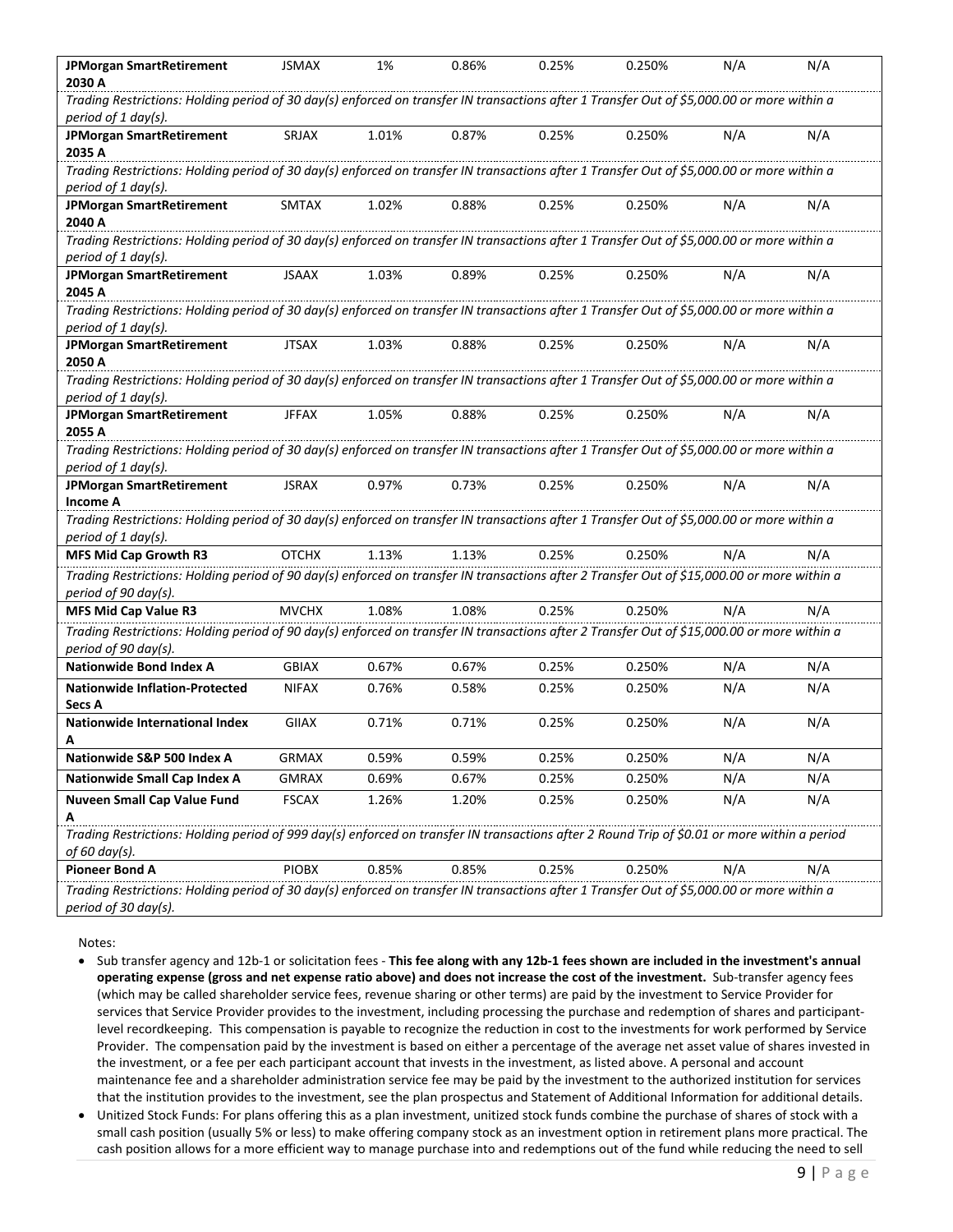shares of stock (and thereby reducing costs). The effect of the cash position on the unitized fund's performance will depend on the performance of the cash position relative to the performance of the stock.

 Contingent Deferred Sales Charges (CDSC) on A and C share class of certain mutual funds may not apply to transactions related to participant activity. The transactions include transfers between funds, loans, distributions and other benefit withdrawals. A CDSC may apply for actions related to employer transactions that result in closing the account. For employer transactions, a redemption fee may apply (typically 1% or less of the amount for shares held for less than 12 months). Details related to the CDSC can be found in each fund's prospectus and statement of additional information.

#### **Disclaimers**

If you have contracted with BB&T Institutional Investment Advisers, Inc. (BB&T I-IA), BB&T I-IA provides plan-level investment advisory services. BB&T I-IA is a fiduciary from an investment perspective which benefits you by reducing the exposure of compliance and fiduciary risk as well as benefitting your employees with potentially better investment choices. Investment Advisory services include research, investment selection and disposition in accordance with funds prospectuses and other activities required by law. Investment management services apply to designated investment alternatives of the plan. Providers include various fund investment managers. Fees paid between BB&T and its related parties (affiliates and subcontractors) includes compensation paid in connection with the services or its affiliates have agreed to provide to the plan, if the compensation is set on a transaction/incentive basis (such as commissions, soft dollars, or finder's fees) or if the compensation is charged directly against a plan investment and reflected in the investment's net value. The fees disclosed are not in addition to previously disclosed fees: rather, this information is intended to increase transparency about how BB&T uses the fees it receives. BB&T I-IA is an affiliate of BB&T, in that they directly or indirectly control, are controlled by, or are under common control with BB&T. BB&T I-IA may receive fees from the plan, or from BB&T or another affiliate, for performing certain services for the plan. BB&T Institutional Investment Advisers, Inc. (BB&T I-IA) is a Registered Investment Adviser and an affiliate of BB&T that does not receive payments from any of the investment options in the plan.

If you have contracted with Mesirow Financial Services, Inc., they are a fiduciary to the plan from an investment perspective. Their annual fee is .05% to Mesirow and .01% to Service Provider (Ascensus). Mesirow is not affiliated with the Service Provider or any of its affiliates.

BB&T subcontracts recordkeeping to Ascensus. Ascensus produces valuation reports, participant statements, annual compliance testing and reporting and processes lump sum distributions and loans. Fees for services are outlined in a contract between BB&T and Ascensus. Ascensus charges BB&T \$125 per loan origination and \$40 per distribution.

This document contains estimates of plan expenses and is intended to provide a detailed summary of fees being charged to the plan or its participants to the extent such information is in the possession of Branch Banking and Trust Company ("BB&T"), its subcontractors or affiliates, both as defined below, and any divisions of BB&T (collectively, "BB&T Entities"). Estimates included herein are not a guarantee of performance or actual fees incurred. This document could include technical inaccuracies or typographical errors that may be corrected. While this document is intended to provide information regarding all material fees, this document may not be comprehensive, and it may not include full information on fees associated with some specially negotiated services or with certain investment options, such as self-directed brokerage accounts, life insurance, employer stock, and others. For further fee information, please refer to the relevant service agreements and/or prospectuses. You may have additional service providers to your plan that are not an affiliate or subcontractor of BB&T, and disclosure of those fees are not included herein. Certain disclosures included in this section may not be applicable to your plan or particular circumstances. Nothing herein constitutes a legal opinion, guarantee, or other warranty that an expense is properly payable from plan assets.

Services and products featured herein may include some offered by affiliated companies of BB&T. The fees for those services and products are in addition to the fees charged by BB&T Retirement & Institutional Services. As a result, BB&T Corporation, as a whole, may receive more compensation than would otherwise be received if a non